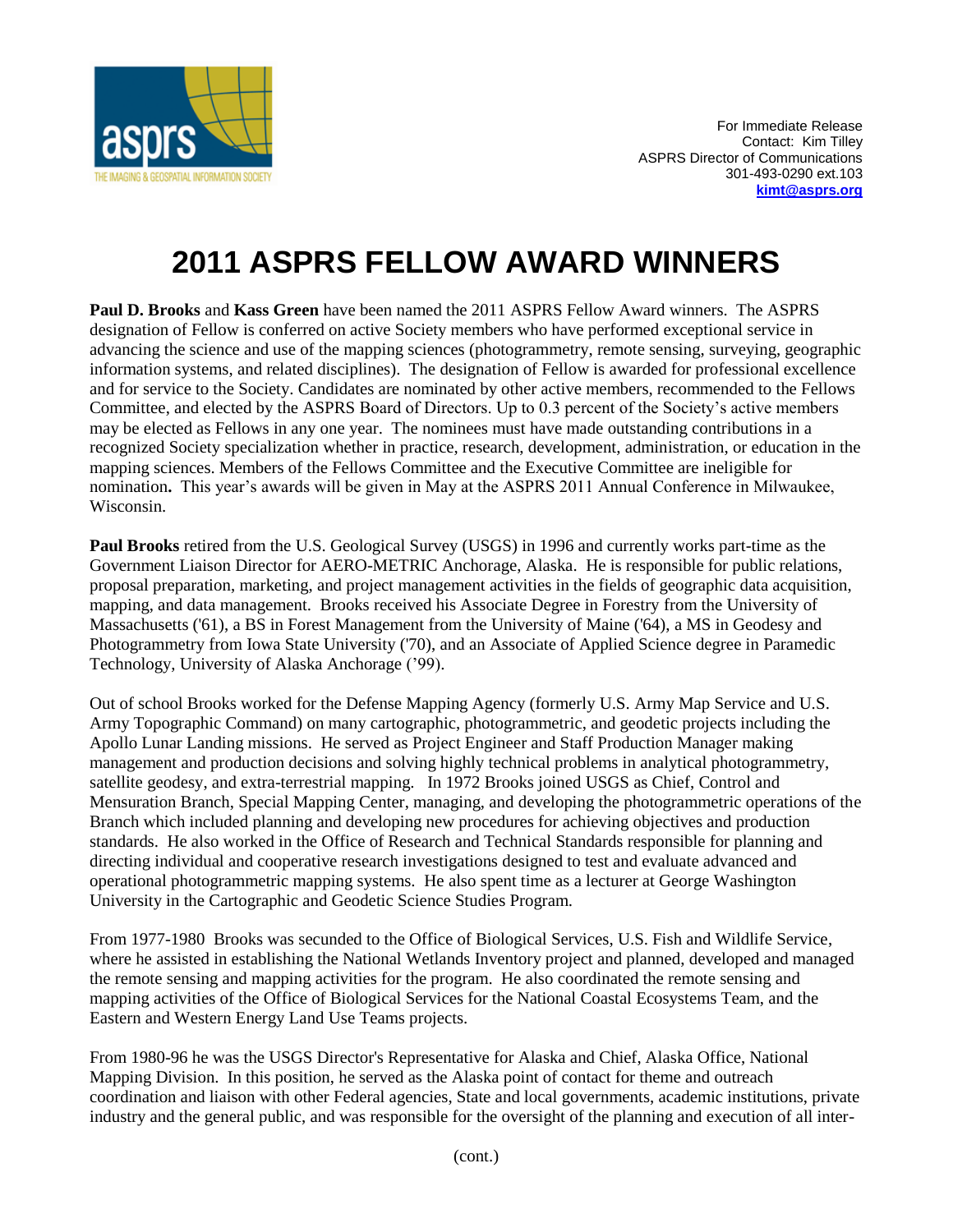divisional and bureau-level programs within Alaska. Brooks also served as the Chief, Alaska Office, National Mapping Division supervising and managing all National Mapping Program activities in Alaska and was responsible for developing coordinating mechanisms and negotiating cooperative agreements and partnerships with Federal, State, and private organizations for aerial photography, photointerpretation projects, digital mapping activities, cooperative research projects, and cooperative agreements for cartographic base products.

A member of the ASPRS since 1973, Brooks served as the National Director for the Alaska Region from 1987 to 2010 as well as a member of the Society's Executive Committee. He has also been a member of three ASPRS National Committees. Other positions held include: President, Alaska Region; Convention Director, ASPRS/ACSM 1986 Fall National Convention; Assistant Convention Director for 2003 ASPRS Annual Conference, Anchorage, AK, and Executive Committee Annual Alaska Surveying and Mapping Conference. Co-Chair for ASPRS/MAPPS Specialty Conference, San Antonio, TX, November 5-10, 2006. Brooks has received four Meritorious Service Awards and two Presidential Citations. He is a Hall of Fame recipient for his many years of service to the Alaska Surveying and Mapping Conference.

Other professional responsibilities include: Chair, Advisory Board, Department of Geomatics, School of Engineering, University of Alaska Anchorage (UAA); Member School of Engineering Advisory Board, UAA; Member of the Academic Policy Council, Highland Technical High School, Business Partner for Chugiak High School, Anchorage School District; and Member Resource Development Council of Alaska.

Past Professional responsibilities have included: Chair, Alaska Geographic Data Committee; Deputy Federal Liaison Officer (FEMA) for emergency response to natural disasters in Alaska (Alaska Regional Interagency Steering Committee); Chair, Alaska High-Altitude Aerial Photography program; Executive Board, Council on Northern Resource Information Management; and Program Manager, Arctic Environmental Data Directory project and member of the International Arctic Data Directory Working Group.

Additionally, Brooks has 12 years experience as a Mobile Intensive Care Paramedic with TransCare Medical Services, and ten years with American Care Air Ambulance, and 25 years experience as a Ski Patroller with the Alyeska Ski Resort, along with 17 years as a Professional Ski Patroller. He also has over two years of experience as an Adjunct Faculty with the Alaska Outdoor and Experiential Education program at the University of Alaska Anchorage. He has served for 14 years as a Member (Lead Medical Tech and over four years as Team Training Officer) of the Alaska-1 Disaster Medical Assistance Team (DMAT), National Disaster Medical System, U.S. Public Health Service, Department of Health and Human Services.

**Kass Green**, President of Kass Green and Associates, consults on geospatial strategy, technology and policy issues to private, educational, and public organizations. Green also provides *pro bono* advice and consulting to public agencies and non-profit organizations.

Green received a BS degree in Forestry from the University of California at Berkeley, a MS degree in Resource Policy and Management from the University of Michigan, and advanced to PhD candidacy at the University of California at Berkeley.

Three years ago, Green retired as President of Space Imaging Solutions, a division of Space Imaging LLC, where she supervised over 200 employees involved in tasks including operation of a digital airborne system, acquisition of airborne and satellite imagery from numerous platforms and sensors, creation of land cover and land use coverages from remotely sensed data using both manual and automated techniques, and the development of desktop and web based geospatial analysis software.